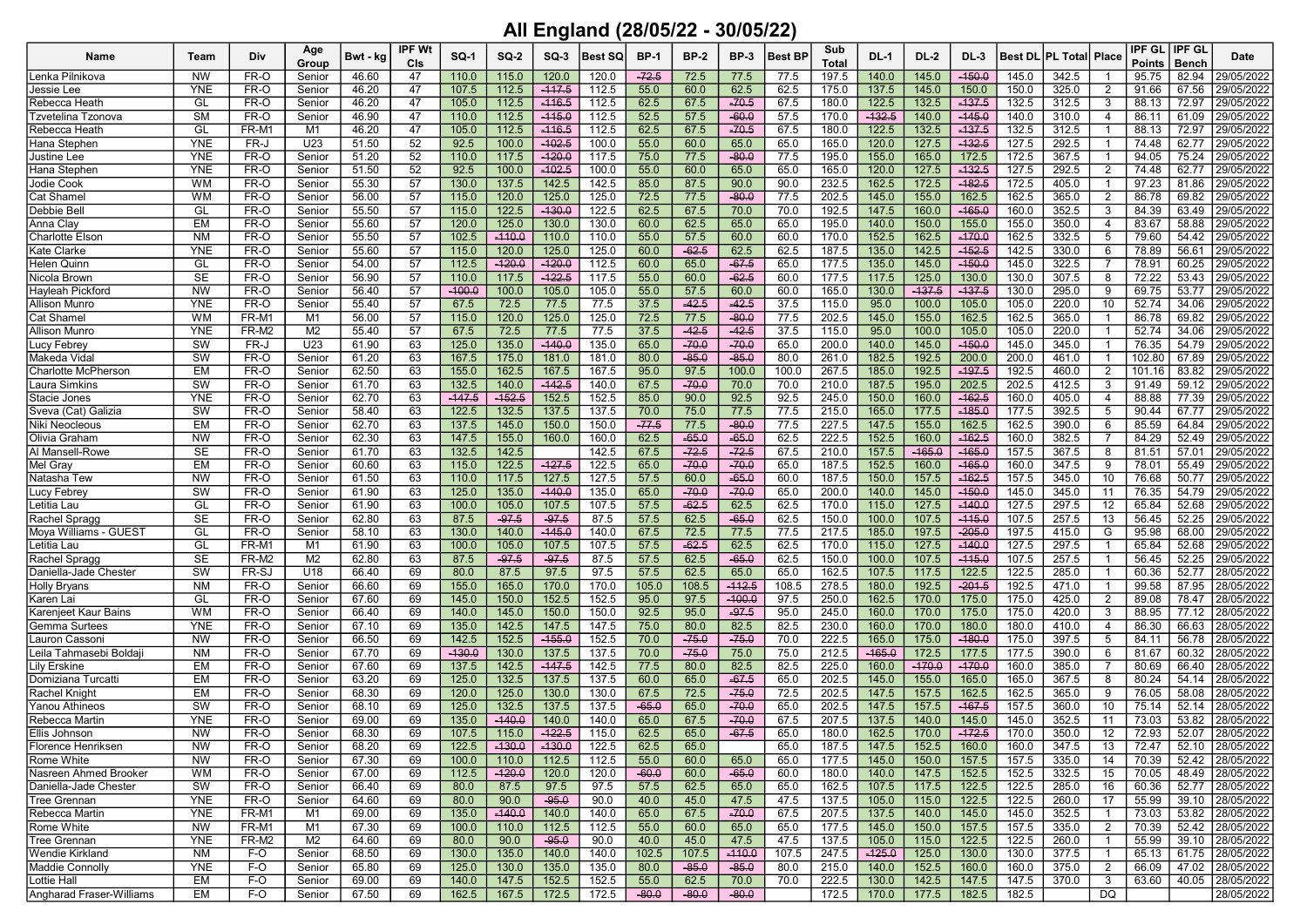| Maddie Connoll <sup>,</sup>             | YNE        | $F-M1$         | M <sub>1</sub>                   | 65.80            | 69             | 125.0             | 130.0          | 135.0    | 135.0          | 80.0         | $-85.0$      | $-85.0$     | 80.0          | 215.0          | 140.0       | 152.5          | 160.0                | 160.0          | 375.0           |                | 66.09          | 47.02         | 28/05/2022                           |
|-----------------------------------------|------------|----------------|----------------------------------|------------------|----------------|-------------------|----------------|----------|----------------|--------------|--------------|-------------|---------------|----------------|-------------|----------------|----------------------|----------------|-----------------|----------------|----------------|---------------|--------------------------------------|
| Wendie Kirkland                         | <b>NM</b>  | F-M2           | M <sub>2</sub>                   | 68.50            | 69             | 130.0             | 135.0          | 140.0    | 140.0          | 102.5        | 107.5        | $-110.0$    | 107.5         | 247.5          | $-125.0$    | 125.0          | 130.0                | 130.0          | 377.5           |                | 65.13          | 61.75         | 28/05/2022                           |
| Nicole Latham                           | YNE        | FR-J           | U23                              | 74.60            | 76             | 105.0             | 110.0          | 117.5    | 117.5          | 55.0         | 60.0         | $-65.0$     | 60.0          | 177.5          | 130.0       | 140.0          | 150.0                | 150.0          | 327.5           |                | 65.15          | 46.38         | 30/05/2022                           |
| Sheri Miles                             | <b>SE</b>  | FR-O           | Senior                           | 74.50            | 76             | 155.0             | 162.5          | 167.5    | 167.5          | 97.5         | 100.0        | $-102.5$    | 100.0         | 267.5          | 205.0       | 220.0          | $-227.5$             | 220.0          | 487.5           |                | 97.04          | 77.34         | 30/05/2022                           |
| Rachel Bradish                          | YNE        | FR-O           | Senior                           | 74.50            | 76             | 160.0             | 165.0          | 170.0    | 170.0          | 100.0        | 105.0        | $-107.5$    | 105.0         | 275.0          | 200.0       | 210.0          | $-217.5$             | 210.0          | 485.0           | 2              | 96.54          | 81.21         | 30/05/2022                           |
| Amy Leiper                              | <b>YNE</b> | FR-O           | Senior                           | 76.00            | 76             | 150.0             | 160.0          | $-170.0$ | 160.0          | 72.5         | 80.0         | $-90.0$     | 80.0          | 240.0          | 145.0       | 157.5          | 167.5                | 167.5          | 407.5           | 3              | 80.34          | 61.45         | 30/05/2022                           |
| Angela Ricciardi                        | <b>SM</b>  | FR-O           | Senior                           | 74.50            | 76             | 135.0             | 142.5          | $-150.0$ | 142.5          | 72.5         | 77.5         | 80.0        | 80.0          | 222.5          | 160.0       | 170.0          | $-185.0$             | 170.0          | 392.5           | $\overline{4}$ | 78.13          | 61.87         | 30/05/2022                           |
| Jess Bagdonas                           | EM         | FR-O           | Senior                           | 75.30            | 76             | 130.0             | 137.5          | 145.0    | 145.0          | 72.5         | $-77.5$      | $-77.5$     | 72.5          | 217.5          | 150.0       | 165.0          | 175.0                | 175.0          | 392.5           | 5              | 77.72          | 55.86         | 30/05/2022                           |
| Charlotte De Va                         | GL         | FR-O           | Senior                           | 73.10            | 76             | 135.0             | 142.5          | 147.5    | 147.5          | 75.0         | 80.0         | 82.5        | 82.5          | 230.0          | 150.0       | 160.0          | $-167.5$             | 160.0          | 390.0           | 6              | 78.36          | 64.25         | 30/05/2022                           |
| <b>Grace Burns</b>                      | <b>NW</b>  | FR-O           | Senior                           | 74.90            | 76             | 137.5             | 145.0          | 147.5    | 147.5          | 67.5         | 70.0         | 72.5        | 72.5          | 220.0          | 152.5       | $-162.5$       | 162.5                | 162.5          | 382.5           |                | 75.94          | 55.97         | 30/05/2022                           |
| Katie Higgins                           | EM         | FR-O           | Senior                           | 75.20            | 76             | 132.5             | $-140.0$       | $-140.0$ | 132.5          | 77.5         | $-82.5$      | $-82.5$     | 77.5          | 210.0          | 155.0       | 160.0          | 165.0                | 165.0          | 375.0           | 8              | 74.31          | 59.74         | 30/05/2022                           |
| Ajanta Hilton                           | EM         | FR-O           | Senior                           | 75.40            | 76             | 132.5             | $-142.5$       | $-142.5$ | 132.5          | 72.5         | $-75.0$      |             | 72.5          | 205.0          | 152.5       | 157.5          | 162.5                | 162.5          | 367.5           | -9             | 72.73          | 55.84         | 30/05/2022                           |
| Marianna Pinte                          | <b>SM</b>  | FR-O           | Senior                           | 75.30            | 76             | 110.0             | 120.0          | 122.5    | 122.5          | 77.5         | 82.5         | $-87.5$     | 82.5          | 205.0          | 140.0       | 150.0          | 160.0                | 160.0          | 365.0           | 10             | 72.28          | 63.57         | 30/05/2022                           |
| Kirsty Roberts                          | EM         | FR-O           | Senior                           | 69.70            | 76             | 130.0             | 140.0          | 145.0    | 145.0          | 77.5         | $-82.5$      | $-82.5$     | 77.5          | 222.5          | 130.0       | 140.0          | $-150.0$             | 140.0          | 362.5           | 11             | 74.68          | 61.53         | 30/05/2022                           |
| Laura Battersby                         | <b>NW</b>  | FR-O           | Senior                           | 74.60            | 76             | $-125.0$          | 125.0          | $-132.5$ | 125.0          | 65.0         | $-70.0$      | $-70.0$     | 65.0          | 190.0          | 155.0       | 162.5          | $-170.0$             | 162.5          | 352.5           | 12             | 70.12          | 50.25         | 30/05/2022                           |
| Nicole Latham                           | YNE        | FR-O           | Senior                           | 74.60            | 76             | 105.0             | 110.0          | 117.5    | 117.5          | 55.0         | 60.0         | $-65.0$     | 60.0          | 177.5          | 130.0       | 140.0          | 150.0                | 150.0          | 327.5           | 13             | 65.15          | 46.38         | 30/05/2022                           |
| Natasha Gee                             | SW         | FR-O           | Senior                           | 75.50            | 76             | 107.5             | $-110.0$       | $-110.0$ | 107.5          | 52.5         | 55.0         | $-57.5$     | 55.0          | 162.5          | $-140.0$    | 140.0          | $-145.0$             | 140.0          | 302.5           | 14             | 59.83          | 42.34         | 30/05/2022                           |
| <b>Genevieve Collins</b>                | <b>NW</b>  | FR-O           | Senior                           | 69.30            | 76             | 137.5             | 145.0          | 152.5    | 152.5          | 87.5         | 90.0         | 92.5        | 92.5          | 245.0          | 165.0       | 172.5          | $-177.5$             | 172.5          | 417.5           | G              | 86.29          | 73.62         | 28/05/2022                           |
| Ajanta Hilton                           | EM         | FR-M1          | M <sub>1</sub>                   | 75.40            | 76             | 132.5             | $-142.5$       | $-142.5$ | 132.5          | 72.5         | $-75.0$      |             | 72.5          | 205.0          | 152.5       | 157.5          | 162.5                | 162.5          | 367.5           |                | 72.73          | 55.84         | 30/05/2022                           |
| Natasha Gee                             | SW         | FR-M1          | M1                               | 75.50            | 76             | 107.5             | $-110.0$       | $-110.0$ | 107.5          | 52.5         | 55.0         | $-57.5$     | 55.0          | 162.5          | $-140.0$    | 140.0          | $-145.0$             | 140.0          | 302.5           | $\overline{2}$ | 59.83          | 42.34         | 30/05/2022                           |
| Genevieve Collins                       | <b>NW</b>  | FR-M1          | M1                               | 69.30            | 76             | 137.5             | 145.0          | 152.5    | 152.5          | 87.5         | 90.0         | 92.5        | 92.5          | 245.0          | 165.0       | 172.5          | $-177.5$             | 172.5          | 417.5           | G              | 86.29          | 73.62         | 28/05/2022                           |
| Erholove Johr                           | YNE        | FR-J           | U23                              | 81.60            | 84             | 185.0             | 195.0          | 205.5    | 205.5          | 80.0         | 87.5         | $-92.5$     | 87.5          | 293.0          | 225.0       | 240.0          | 245.0                | 245.0          | 538.0           |                | 102.79         | 65.77         | 28/05/2022                           |
| Harriet Waite                           | EM         | FR-J           | U23                              | 82.60            | 84             | 147.5             | 157.5          | 165.0    | 165.0          | 67.5         | 75.0         | 80.0        | 80.0          | 245.0          | 160.0       | 170.0          | 177.5                | 177.5          | 422.5           | $\overline{2}$ | 80.32          | 59.94         | 28/05/2022                           |
| Erholove John                           | YNE        | FR-O           | Senior                           | 81.60            | 84             | 185.0             | 195.0          | 205.5    | 205.5          | 80.0         | 87.5         | $-92.5$     | 87.5          | 293.0          | 225.0       | 240.0          | 245.0                | 245.0          | 538.0           | -1             | 102.79         | 65.77         | 28/05/2022                           |
| Takara Hawthorne-Smith                  | WM         | FR-O           | Senior                           | 83.90            | 84             | 170.0             | $-180.0$       | 185.0    | 185.0          | 90.0         | $-95.0$      | 95.0        | 95.0          | 280.0          | 190.0       | 212.5          | 217.5                | 217.5          | 497.5           | $\overline{2}$ | 94.00          | 70.90         | 28/05/2022                           |
| Nicola Stimpson                         | <b>SM</b>  | FR-O           | Senior                           | 82.50            | 84             | 185.0             | 195.0          | 206.0    | 206.0          | 85.0         | $-90.0$      | 90.0        | 90.0          | 296.0          | 185.0       | 195.0          | $-207.5$             | 195.0          | 491.0           | 3              | 93.39          | 67.46         | 28/05/2022                           |
| Leanne Richards                         | <b>NW</b>  | FR-O           | Senior                           | 82.70            | 84             | 152.5             | 160.0          | 165.0    | 165.0          | 77.5         | 82.5         | 85.0        | 85.0          | 250.0          | 167.5       | 177.5          | 185.0                | 185.0          | 435.0           | 4              | 82.66          | 63.67         | 28/05/2022                           |
| <b>Bethan Ashton</b>                    | SW         | FR-O           | Senior                           | 82.70            | 84             | 152.5             | 160.0          | $-165.0$ | 160.0          | 75.0         | 77.5         | 80.0        | 80.0          | 240.0          | 172.5       | 182.5          | 190.0                | 190.0          | 430.0           | 5              | 81.71          | 59.92         | 28/05/2022                           |
| Sian Arterton                           | EM         | FR-O           | Senior                           | 83.50            | 84             | 157.5             | $-165.0$       | $-165.0$ | 157.5          | 100.0        | $-105.0$     | $-105.0$    | 100.0         | 257.5          | 160.0       | 167.5          | 172.5                | 172.5          | 430.0           | 6              | 81.40          | 74.72         | 28/05/2022                           |
| Victoria Douglass                       | <b>NW</b>  | FR-O           | Senior                           | 81.70            | 84             | 150.0             | 157.5          | 165.0    | 165.0          | 77.5         | 82.5         | 85.0        | 85.0          | 250.0          | 165.0       | 172.5          | $-180.0$             | 172.5          | 422.5           | -7             | 80.68          | 63.87         | 28/05/2022                           |
| Harriet Waite                           | EM         | FR-O           | Senior                           | 82.60            | 84             | 147.5             | 157.5          | 165.0    | 165.0          | 67.5         | 75.0         | 80.0        | 80.0          | 245.0          | 160.0       | 170.0          | 177.5                | 177.5          | 422.5           | 8              | 80.32          | 59.94         | 28/05/2022                           |
| Elise White                             | <b>WM</b>  | FR-O           | Senior                           | 82.40            | 84             | 137.5             | $-147.5$       | 150.0    | 150.0          | 65.0         | 67.5         | 70.0        | 70.0          | 220.0          | 162.5       | 175.0          | $-182.5$             | 175.0          | 395.0           | -9             | 75.17          | 52.48         | 28/05/2022                           |
| Rachel Parkeı                           | <b>NW</b>  | FR-O           | Senior                           | 80.60            | 84             | 125.0             | $-130.0$       | $-130.0$ | 125.0          | 62.5         | $-67.5$      | $-67.5$     | 62.5          | 187.5          | 167.5       | 175.0          | 182.5                | 182.5          | 370.0           | 10             | 71.06          | 47.14         | 28/05/2022                           |
| Claire Roberts                          | <b>NW</b>  | FR-O           | Senior                           | 98.10            | $84+$          | 180.0             | $-185.0$       | $-190.0$ | 180.0          | 95.0         | 100.0        | $-105.0$    | 100.0         | 280.0          | 195.0       | 205.0          | 215.0                | 215.0          | 495.0           |                | 88.75          | 72.41         | 30/05/2022                           |
| Aquinn Onuoha                           | GL         | FR-O           | Senior                           | 92.60            | $84+$          | $-170.0$          | 170.0          | 180.0    | 180.0          | 72.5         | 77.5         | 80.0        | 80.0          | 260.0          | 210.0       | 220.0          | 231.0                | 231.0          | 491.0           | $\overline{2}$ | 89.57          | 58.47         | 30/05/2022                           |
| Charlie Cheste                          | SW         | FR-O           | Senior                           | 117.60           | $84+$          | 165.0             | 175.0          | 182.5    | 182.5          | 95.0         | 100.0        | $-102.5$    | 100.0         | 282.5          | 177.5       | 192.5          | 200.0                | 200.0          | 482.5           | 3              | 83.00          | 71.08         | 30/05/2022                           |
| Siobhan Taylor                          | <b>EM</b>  | FR-O           | Senior                           | 117.50           | $84+$          | $-160.0$          | 170.0          | 180.0    | 180.0          | 82.5         | 90.0         | 100.0       | 100.0         | 280.0          | 170.0       | 180.0          | $-195.0$             | 180.0          | 460.0           | 4              | 79.14          | 71.08         | 30/05/2022                           |
| Leanne Lamber                           | SW         | FR-O           | Senior                           | 104.20           | $84+$          | $-170.0$          | $-170.0$       | 170.0    | 170.0          | 72.5         | 77.5         | 80.0        | 80.0          | 250.0          | 155.0       | 162.5          | 167.5                | 167.5          | 417.5           | -5             | 73.68          | 57.48         | 30/05/2022                           |
| Sarah Abernethy                         | <b>SM</b>  | FR-O           | Senior                           | 93.10            | $84+$          | 135.0             | 145.0          | 160.0    | 160.0          | 70.0         | 77.5         | 80.0        | 80.0          | 240.0          | 150.0       | 160.0          | 172.5                | 172.5          | 412.5           | 6              | 75.12          | 58.41         | 30/05/2022                           |
| Joanne Laird                            | <b>YNE</b> | FR-O           | Senior                           | 124.60           | $84+$          | 135.0             | 145.0          | $-155.0$ | 145.0          | 87.5         | 92.5         | 97.5        | 97.5          | 242.5          | 145.0       | 155.0          | 165.0                | 165.0          | 407.5           |                | 69.43          | 69.06         | 30/05/2022                           |
|                                         | <b>NW</b>  | FR-O           | Senior                           | 93.70            | $84+$          | 145.0             | 152.5          | 160.0    | 160.0          | 77.5         | 80.0         | $-82.5$     | 80.0          | 240.0          | 145.0       | 152.5          | $-157.5$             | 152.5          | 392.5           | 8              | 71.34          | 58.35         | 30/05/2022                           |
| Lisa Harrison                           | GL         |                |                                  |                  |                |                   |                | 132.5    |                |              |              | 77.5        |               |                | 160.0       | 170.0          |                      |                |                 |                |                | 55.15         |                                      |
| Elaine Jackson                          | <b>EM</b>  | FR-O<br>FR-M1  | Senior                           | 115.50           | $84+$<br>$84+$ | 117.5<br>$-160.0$ | 125.0          | 180.0    | 132.5<br>180.0 | 67.5<br>82.5 | 72.5<br>90.0 | 100.0       | 77.5<br>100.0 | 210.0          | 170.0       |                | 177.5<br>$-195.0$    | 177.5          | 387.5<br>460.0  | 9              | 66.88<br>79.14 | 71.08         | 30/05/2022                           |
| Siobhan Taylor                          | YNE        | FR-M2          | M <sub>1</sub><br>M <sub>2</sub> | 117.50<br>124.60 | $84+$          | 135.0             | 170.0          | $-155.0$ | 145.0          |              | 92.5         | 97.5        | 97.5          | 280.0          | 145.0       | 180.0          |                      | 180.0<br>165.0 | 407.5           |                | 69.43          | 69.06         | 30/05/2022<br>30/05/2022             |
| Joanne Laird                            | GL         |                |                                  |                  | $84+$          |                   | 145.0          |          |                | 87.5<br>67.5 |              |             |               | 242.5          | 160.0       | 155.0          | 165.0                |                |                 | $\overline{2}$ |                |               |                                      |
| Elaine Jackson                          |            | FR-M2          | M2                               | 115.50           |                | 117.5             | 125.0          | 132.5    | 132.5          |              | 72.5         | 77.5        | 77.5          | 210.0          |             | 170.0          | 177.5                | 177.5          | 387.5           |                | 66.88          | 55.15         | 30/05/2022                           |
|                                         |            |                | Age                              |                  | IPF Wt         |                   |                |          |                |              |              |             |               | Sub            |             |                |                      |                |                 |                | <b>IPF GL</b>  | <b>IPF GL</b> |                                      |
| Name                                    | Team       | <b>Div</b>     | Group                            | Bwt - kg         | CIs            | <b>SQ-1</b>       | $SO-2$         | $SO-3$   | Best SQ        | <b>BP-1</b>  | <b>BP-2</b>  | <b>BP-3</b> | Best BP       | Total          | <b>DL-1</b> | <b>DL-2</b>    | <b>DL-3</b>          | Best Di        | <b>PL Total</b> | Place          | Points         | Bench         | Date                                 |
| Harvey Chester                          | SW         | MR-SJ          | U18                              | 52.30            | 53             | 80.0              | 90.0           | $-100.5$ | 90.0           | 45.0         | $-50.0$      | 50.0        | 50.0          | 140.0          | 107.5       | 120.0          | 125.0                | 125.0          | 265.0           |                | 46.78          | 32.28         | 28/05/2022                           |
| Harvey Chester                          | SW         | MR-O           | U18                              | 52.30            | 53             | 80.0              | 90.0           | $-100.5$ | 90.0           | 45.0         | -50.0        | 50.0        | 50.0          | 140.0          | 107.5       | 120.0          | 125.0                | 125.0          | 265.0           |                | 46.78          | 32.28         | 28/05/2022                           |
| Shaun Bateman                           | SW         | MR-O           | Senior                           | 58.30            | 59             | 130.0             | 140.0          | $-145.0$ | 140.0          | 95.0         | 100.0        | $-105.0$    | 100.0         | 240.0          | 175.0       | 185.0          | 192.5                | 192.5          | 432.5           |                | 72.03          | 60.74         | 28/05/2022                           |
| <b>Rick Gould</b>                       | <b>NW</b>  | MR-O           | Senior                           | 58.20            | 59             | 105.0             | $-112.5$       | 112.5    | 112.5          | 72.5         | 77.5         | 80.0        | 80.0          | 192.5          | 140.0       | 150.0          | 157.5                | 157.5          | 350.0           | $\overline{2}$ | 58.34          | 48.64         | 28/05/2022                           |
| Shaun Bateman                           | SW         | MR-M2          | M2                               | 58.30            | 59             | 130.0             | 140.0          | $-145.0$ | 140.0          | 95.0         | 100.0        | $-105.0$    | 100.0         | 240.0          | 175.0       | 185.0          | 192.5                | 192.5          | 432.5           |                | 72.03          |               | 60.74 28/05/2022                     |
| <b>Rick Gould</b>                       | <b>NW</b>  | MR-M3          | M3                               | 58.20            | 59             | 105.0             | $-112.5$       | 112.5    | 112.5          | 72.5         | 77.5         | 80.0        | 80.0          | 192.5          | 140.0       | 150.0          | 157.5                | 157.5          | 350.0           | $\overline{1}$ | 58.34          |               | 48.64 28/05/2022                     |
| Jansen Zhen Hao Law                     | GL         | MR-J           | U23                              | 64.50            | 66             | 167.5             | 172.5          | 175.0    | 175.0          | 90.0         | 92.5         | $-95.0$     | 92.5          | 267.5          | 215.0       | 225.0          | 232.5                | 232.5          | 500.0           | $\overline{1}$ | 78.90          |               | 53.13 28/05/2022                     |
| Alexander Espin                         | GL         | MR-O           | Senior                           | 66.00            | 66             | 205.0             | 217.5          | 220.0    | 220.0          | 120.0        | 127.5        | 130.0       | 130.0         | 350.0          | 275.0       | $-290.0$       | $-290.0$             | 275.0          | 625.0           | $\overline{1}$ | 97.43          |               | 73.74 28/05/2022                     |
| Aftab Uddin                             | GL         | MR-O           | Senior                           | 65.50            | 66             | 190.0             | 202.5          | $-210.0$ | 202.5          | 110.0        | 117.5        | 120.0       | 120.0         | 322.5          | 225.0       | 240.0          | 247.5                | 247.5          | 570.0           | $\overline{2}$ | 89.21          |               | 68.35 28/05/2022                     |
| Daniel Jay                              | <b>SM</b>  | MR-O           | Senior                           | 65.50            | 66             | $-185.0$          | 185.0          | $-187.5$ | 185.0          | 130.0        | 135.0        | 137.5       | 137.5         | 322.5          | 240.0       | $-250.0$       | $-250.0$             | 240.0          | 562.5           | 3              | 88.04          |               | 78.32 28/05/2022                     |
| David Gray                              | <b>WM</b>  | MR-O           | Senior                           | 64.60            | 66             | 150.0             | 160.0          | 170.0    | 170.0          | 112.5        | 117.5        | 122.5       | 122.5         | 292.5          | 210.0       | 225.0          | 235.0                | 235.0          | 527.5           | $\overline{4}$ | 83.17          |               | 70.30 28/05/2022                     |
| Probir Debnath                          | GL         | MR-O           | Senior                           | 64.50            | 66             | 185.0             | $-192.5$       | 195.0    | 195.0          | 107.5        | 112.5        | $-115.0$    | 112.5         | 307.5          | 187.5       | 197.5          | $-205.0$             | 197.5          | 505.0           | 5              | 79.69          |               | 64.62 28/05/2022                     |
| Jansen Zhen Hao Law                     | GL         | MR-O           | Senior                           | 64.50            | 66             | 167.5             | 172.5          | 175.0    | 175.0          | 90.0         | 92.5         | $-95.0$     | 92.5          | 267.5          | 215.0       | 225.0          | 232.5                | 232.5          | 500.0           | 6              | 78.90          |               | 53.13 28/05/2022                     |
| <b>Andy Liddle</b>                      | SW         | MR-O           | Senior                           | 66.00            | 66             | 120.0             | 130.0          | 137.5    | 137.5          | 80.0         | 87.5         | $-92.5$     | 87.5          | 225.0          | 140.0       | 150.0          | $-155.0$             | 150.0          | 375.0           | -7             | 58.46          |               | 49.63 28/05/2022                     |
| David Gray                              | <b>WM</b>  |                |                                  |                  |                |                   |                |          |                |              |              |             |               |                | 210.0       | 225.0          |                      |                |                 | -1             |                |               |                                      |
|                                         | SW         | MR-M2<br>MR-M2 | M2<br>M2                         | 64.60            | 66<br>66       | 150.0<br>120.0    | 160.0<br>130.0 | 170.0    | 170.0          | 112.5        | 117.5        | 122.5       | 122.5         | 292.5<br>225.0 | 140.0       |                | 235.0                | 235.0          | 527.5           |                | 83.17<br>58.46 |               | 70.30 28/05/2022<br>49.63 28/05/2022 |
| Andy Liddle<br><b>Connor Leadbeater</b> | <b>YNE</b> |                |                                  | 66.00            |                |                   |                | 137.5    | 137.5          | 80.0         | 87.5         | $-92.5$     | 87.5          |                |             | 150.0<br>227.5 | $-155.0$<br>$-235.0$ | 150.0          | 375.0           | $\overline{2}$ |                |               | 89.52 30/05/2022                     |
|                                         |            | MR-J           | U23                              | 73.70            | 74             | 200.0             | 212.5          | 220.0    | 220.0          | 155.0        | 162.5        | 167.5       | 167.5         | 387.5          | 207.5       |                |                      | 227.5          | 615.0           | $\overline{1}$ | 90.48          |               |                                      |
| Saber Miah                              | GL         | MR-O           | Senior                           | 73.40            | 74             | 205.0             | 212.5          | 217.5    | 217.5          | 130.0        | $-135.0$     | 137.5       | 137.5         | 355.0          | 270.0       | $-285.0$       | $-285.0$             | 270.0          | 625.0           | $\overline{1}$ | 92.14          |               | 73.65 28/05/2022                     |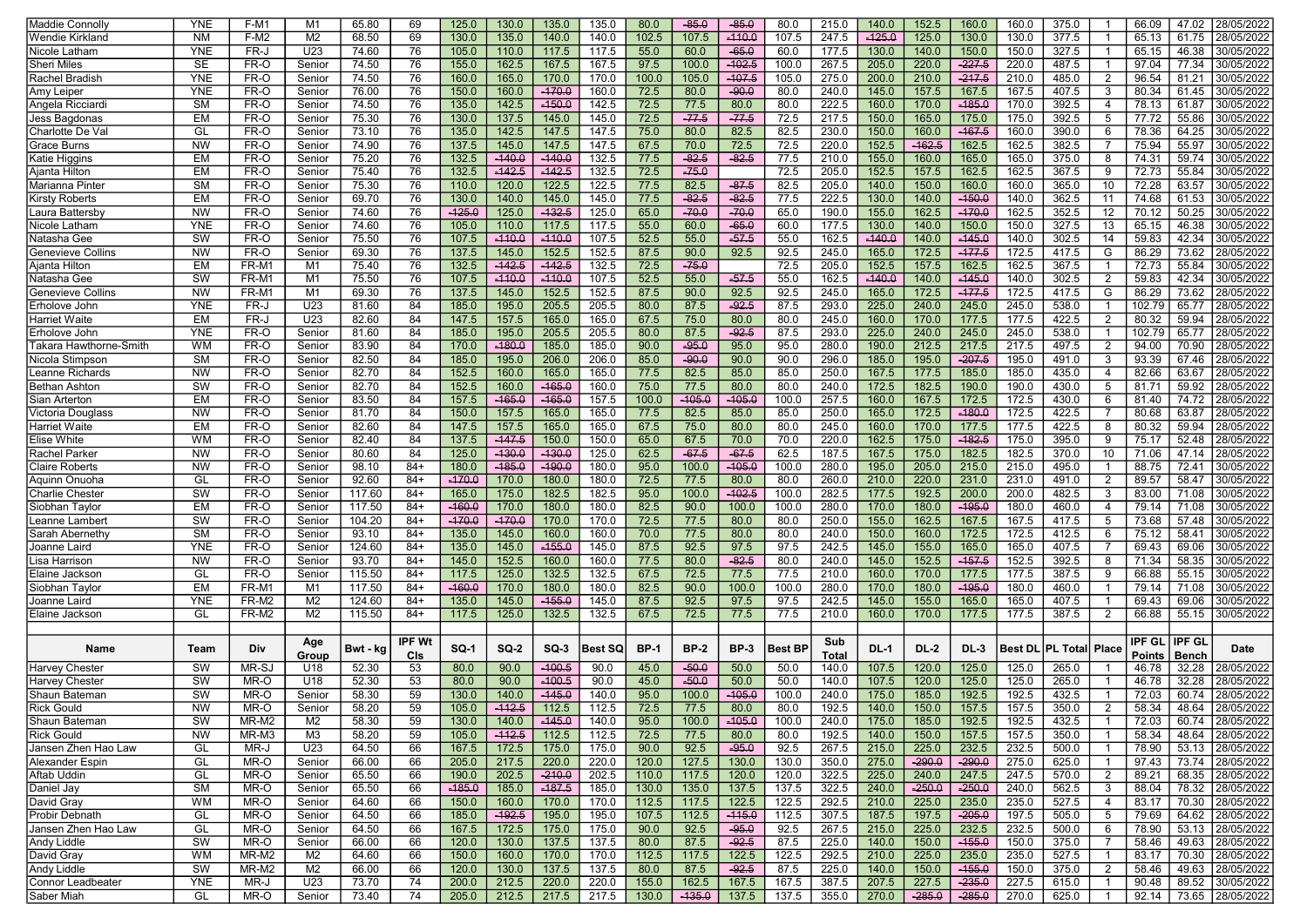| Connor Leadbeater          | YNE                    | MR-O   | Senior         | 73.70  | 74  | 200.0    | 212.5    | 220.0    | 220.0 | 155.0    | 162.5    | 167.5    | 167.5 | 387.5 | 207.5 | 227.5    | $-235.0$ | 227.5 | 615.0 | $\overline{2}$ | 90.48  | 89.52 | 28/05/2022                 |
|----------------------------|------------------------|--------|----------------|--------|-----|----------|----------|----------|-------|----------|----------|----------|-------|-------|-------|----------|----------|-------|-------|----------------|--------|-------|----------------------------|
| Malcolm Long               | GL                     | MR-O   | Senior         | 73.40  | 74  | 190.0    | 202.5    | $-205.0$ | 202.5 | 132.5    | $-140.0$ | 140.0    | 140.0 | 342.5 | 235.0 | 250.0    | 260.0    | 260.0 | 602.5 | 3              | 88.83  | 74.99 | 28/05/2022                 |
| Ben Poole                  | <b>YNE</b>             | MR-O   | Senior         | 73.70  | 74  | 197.5    | 207.5    | 212.5    | 212.5 | 120.0    | 125.0    | 127.5    | 127.5 | 340.0 | 220.0 | 232.5    | $-250.0$ | 232.5 | 572.5 | 4              | 84.23  | 68.14 | 28/05/2022                 |
| Ismaiel Abrahams           | <b>NW</b>              | MR-O   | Senior         | 72.90  | 74  | 195.0    | 202.5    | 210.0    | 210.0 | 95.0     | 102.5    | 107.5    | 107.5 | 317.5 | 220.0 | 232.5    | 237.5    | 237.5 | 555.0 | 5              | 82.12  | 57.79 | 28/05/2022                 |
| Joshua Chan                | GL                     | MR-O   | Senior         | 72.90  | 74  | 185.0    | 192.5    | 200.0    | 200.0 | 120.0    | 127.5    | 135.0    | 135.0 | 335.0 | 200.0 | 215.0    | $-225.0$ | 215.0 | 550.0 | 6              | 81.38  | 72.57 | 28/05/2022                 |
| Jacob Blackburn            | <b>WM</b>              | MR-O   | Senior         |        | 74  |          | $-215.0$ | $-215.0$ | 205.0 | 122.5    |          | $-127.5$ | 125.0 |       | 210.0 | 220.0    | $-230.0$ | 220.0 | 550.0 |                | 81.32  | 67.15 | 28/05/2022                 |
|                            | SW                     |        |                | 73.00  |     | 205.0    |          |          |       |          | 125.0    |          |       | 330.0 |       |          |          |       |       |                |        |       | 28/05/2022                 |
| Decereel Nioda             |                        | MR-O   | Senior         | 71.60  | 74  | 177.5    | 190.0    | $-195.0$ | 190.0 | 115.0    | 122.5    | 127.5    | 127.5 | 317.5 | 205.0 | 225.0    | $-237.5$ | 225.0 | 542.5 | 8              | 81.02  | 69.20 |                            |
| Malcolm Long               | GL                     | MR-M1  | M1             | 73.40  | 74  | 190.0    | 202.5    | $-205.0$ | 202.5 | 132.5    | $-440.0$ | 140.0    | 140.0 | 342.5 | 235.0 | 250.0    | 260.0    | 260.0 | 602.5 |                | 88.83  | 74.99 | 28/05/2022                 |
| Max Mansell-Rowe           | <b>SE</b>              | MR-J   | U23            | 82.50  | 83  | 225.0    | 235.0    | 242.5    | 242.5 | 142.5    | 150.0    | $-155.0$ | 150.0 | 392.5 | 287.5 | 302.5    | $-312.5$ | 302.5 | 695.0 |                | 96.50  | 75.58 | 29/05/2022                 |
| Luke Easton                | YNE                    | MR-J   | U23            | 82.20  | 83  | 182.5    | 192.5    | $-202.5$ | 192.5 | 112.5    | 120.0    | $-125.0$ | 120.0 | 312.5 | 212.5 | 225.0    | 230.0    | 230.0 | 542.5 | $\overline{2}$ | 75.47  | 60.58 | 29/05/2022                 |
| Ethan Fowler               | SW                     | MR-J   | U23            | 81.80  | 83  | 170.0    | 180.0    | 182.5    | 182.5 | 120.0    | 127.5    | $-132.5$ | 127.5 | 310.0 | 202.5 | 212.5    | 215.0    | 215.0 | 525.0 | -3             | 73.21  | 64.52 | 29/05/2022                 |
| Saheed Aregbe              | <b>SE</b>              | MR-O   | Senior         | 82.40  | 83  | 225.0    | $-237.5$ | 237.5    | 237.5 | 157.5    | 165.0    | $-167.5$ | 165.0 | 402.5 | 325.0 | 343.0    | $-355.0$ | 343.0 | 745.5 |                | 103.58 | 83.19 | 28/05/2022                 |
| Ade Omisakin               | <b>NW</b>              | MR-O   | Senior         | 82.30  | 83  | 255.0    | 267.5    | 275.0    | 275.0 | 160.0    | 167.5    | 172.5    | 172.5 | 447.5 | 297.5 | $-312.5$ | $-312.5$ | 297.5 | 745.0 | $\overline{2}$ | 103.57 | 87.02 | 28/05/2022                 |
| James Parker               | EM                     | MR-O   | Senior         | 82.10  | 83  | 250.0    | 265.0    | $-275.0$ | 265.0 | 160.0    | $-165.0$ | 165.0    | 165.0 | 430.0 | 275.0 | $-290.0$ | $-290.0$ | 275.0 | 705.0 | 3              | 98.13  | 83.34 | 28/05/2022                 |
| Andrew McEllistrim         | <b>NW</b>              | MR-O   | Senior         | 82.40  | 83  | 235.0    | 245.0    | 255.0    | 255.0 | 137.5    | 142.5    | 145.0    | 145.0 | 400.0 | 275.0 | 290.0    | 300.0    | 300.0 | 700.0 | $\overline{4}$ | 97.25  | 73.10 | 28/05/2022                 |
| Max Mansell-Rowe           | <b>SE</b>              | MR-O   | Senior         | 82.50  | 83  | 225.0    | 235.0    | 242.5    | 242.5 | 142.5    | 150.0    | $-155.0$ | 150.0 | 392.5 | 287.5 | 302.5    | $-312.5$ | 302.5 | 695.0 | 5              | 96.50  | 75.58 | 28/05/2022                 |
| Sunil Chahal               | <b>WM</b>              | MR-O   | Senior         | 81.10  | 83  | 205.0    | 220.0    | $-222.5$ | 220.0 | 160.0    | 170.0    | 177.5    | 177.5 | 397.5 | 215.0 | 235.0    | 250.0    | 250.0 | 647.5 | -6             | 90.69  | 90.23 | 28/05/2022                 |
| Danny Potter               | <b>NW</b>              | MR-O   | Senior         | 82.40  | 83  | 190.0    | 205.0    | 220.0    | 220.0 | 145.0    | 160.0    | 170.0    | 170.0 | 390.0 | 220.0 | 237.5    | 252.5    | 252.5 | 642.5 |                | 89.27  | 85.71 | 28/05/2022                 |
| Ahmed Kadry                | SW                     | MR-O   | Senior         | 82.20  | 83  | 210.0    | $-225.0$ | 227.5    | 227.5 | 130.0    | 137.5    | 140.0    | 140.0 | 367.5 | 240.0 | $-252.5$ | $-252.5$ | 240.0 | 607.5 | -8             | 84.51  | 70.67 | 28/05/2022                 |
| lain Clarke                | EM                     | MR-O   | Senior         | 78.20  | 83  | 205.0    | 217.5    | 225.0    | 225.0 | 130.0    | 135.0    | $-140.0$ | 135.0 | 360.0 | 215.0 | 230.0    | 240.0    | 240.0 | 600.0 | 9              | 85.61  | 69.93 | 28/05/2022                 |
| Michael Roskel             | <b>NW</b>              | MR-O   | Senior         | 81.30  | 83  | 200.0    | 212.5    | 220.0    | 220.0 | 107.5    | 115.0    | 117.5    | 117.5 | 337.5 | 227.5 | 247.5    | 262.5    | 262.5 | 600.0 | 10             | 83.93  | 59.65 | 28/05/2022                 |
|                            | YNE                    |        |                |        |     |          |          | $-222.5$ |       |          |          |          | 130.0 |       |       |          |          | 245.0 |       |                |        | 66.04 | 28/05/2022                 |
| Oliver James               |                        | MR-O   | Senior         | 81.20  | 83  | 195.0    | 210.0    |          | 210.0 | 120.0    | 130.0    | $-132.5$ |       | 340.0 | 225.0 | 245.0    | $-255.0$ |       | 585.0 | 11             | 81.88  |       |                            |
| Luke Easton                | <b>YNE</b>             | MR-O   | Senior         | 82.20  | 83  | 182.5    | 192.5    | $-202.5$ | 192.5 | 112.5    | 120.0    | $-125.0$ | 120.0 | 312.5 | 212.5 | 225.0    | 230.0    | 230.0 | 542.5 | 12             | 75.47  | 60.58 | 28/05/2022                 |
| Ethan Fowler               | <b>SW</b>              | MR-O   | Senior         | 81.80  | 83  | 170.0    | 180.0    | 182.5    | 182.5 | 120.0    | 127.5    | $-132.5$ | 127.5 | 310.0 | 202.5 | 212.5    | 215.0    | 215.0 | 525.0 | 13             | 73.21  | 64.52 | 28/05/2022                 |
| Guy Moore                  | NW                     | MR-O   | Senior         | 81.20  | 83  | 150.0    | 165.0    | $-177.5$ | 165.0 | 100.0    | 112.5    | 117.5    | 117.5 | 282.5 | 190.0 | 200.0    | 202.5    | 202.5 | 485.0 | 14             | 67.89  | 59.69 | 28/05/2022                 |
| Danny Potter               | <b>NW</b>              | MR-M1  | M1             | 82.40  | 83  | 190.0    | 205.0    | 220.0    | 220.0 | 145.0    | 160.0    | 170.0    | 170.0 | 390.0 | 220.0 | 237.5    | 252.5    | 252.5 | 642.5 |                | 89.27  | 85.71 | 28/05/2022                 |
| Guy Moore                  | <b>NW</b>              | MR-M2  | M <sub>2</sub> | 81.20  | 83  | 150.0    | 165.0    | $-177.5$ | 165.0 | 100.0    | 112.5    | 117.5    | 117.5 | 282.5 | 190.0 | 200.0    | 202.5    | 202.5 | 485.0 |                | 67.89  | 59.69 | 28/05/2022                 |
| Andy Kirton                | <b>NW</b>              | M-O    | Senior         | 79.50  | 83  | $-180.0$ | 180.0    | 185.0    | 185.0 | $-110.0$ | $-110.0$ | $-110.0$ |       | 185.0 | 190.0 | 200.0    | 205.0    | 205.0 |       | DQ             |        |       | 29/05/2022                 |
| Andy Kirton                | <b>NW</b>              | $M-M3$ | M3             | 79.50  | 83  | $-180.0$ | 180.0    | 185.0    | 185.0 | $-110.0$ | $-110.0$ | $-110.0$ |       | 185.0 | 190.0 | 200.0    | 205.0    | 205.0 |       | DQ             |        |       | 29/05/2022                 |
| James Taylor               | <b>SM</b>              | M-O    | Senior         | 82.80  | 83  | 240.0    | 255.0    | 265.0    | 265.0 | $-192.5$ | $-192.5$ | $-192.5$ |       | 265.0 | 220.0 | 230.0    | $-235.0$ | 230.0 |       | DQ             |        |       | 29/05/2022                 |
| Aidan McNicholas           | <b>YNE</b>             | MR-SJ  | U18            | 89.90  | 93  | 160.0    | 172.5    | 180.0    | 180.0 | 100.0    | 110.0    | 117.5    | 117.5 | 297.5 | 205.0 | 220.0    | $-235.0$ | 220.0 | 517.5 |                | 68.84  | 56.69 | 28/05/2022                 |
| Zak Sheehy                 | SW                     | MR-J   | U23            | 92.10  | 93  | 190.0    | 197.5    | 205.0    | 205.0 | 142.5    | 147.5    | $-150.0$ | 147.5 | 352.5 | 240.0 | 250.0    | 255.0    | 255.0 | 607.5 |                | 79.85  | 70.31 | 28/05/2022                 |
| Jack Williams              | SW                     | MR-J   | U23            | 92.00  | 93  | 195.0    | 205.0    | 215.0    | 215.0 | 122.5    | 127.5    | 130.0    | 130.0 | 345.0 | 225.0 | 240.0    | 250.0    | 250.0 | 595.0 | 2              | 78.25  | 62.01 | 28/05/2022                 |
| Christian Ayandokun        | EM                     | MR-O   | Senior         | 92.80  | 93  | 240.0    | 255.0    | 270.0    | 270.0 | 175.0    | 185.0    | 190.0    | 190.0 | 460.0 | 315.0 | 332.5    | 340.0    | 340.0 | 800.0 |                | 104.77 | 90.24 | 28/05/2022                 |
| Scott Webb                 | SW                     | MR-O   | Senior         | 89.60  | 93  | 255.0    | 267.5    | 277.5    | 277.5 | 147.5    | 152.5    | 155.0    | 155.0 | 432.5 | 260.0 | 275.0    | 290.0    | 290.0 | 722.5 | $\overline{2}$ | 96.26  | 74.90 | 28/05/2022                 |
| <b>Billy Watson</b>        | <b>SW</b>              | MR-O   | Senior         | 91.80  | 93  | 255.0    | 270.0    | 280.0    | 280.0 | 150.0    | 160.0    | $-165.0$ | 160.0 | 440.0 | 240.0 | 260.0    | 270.0    | 270.0 | 710.0 | -3             | 93.47  | 76.40 | 28/05/2022                 |
| Owen Legget                | <b>NM</b>              | MR-O   | Senior         | 92.70  | 93  | 262.5    | $-277.5$ | $-277.5$ | 262.5 | 155.0    | 162.5    | 165.0    | 165.0 | 427.5 | 282.5 | $-295.0$ | $-297.5$ | 282.5 | 710.0 | -4             | 93.03  | 78.41 | 28/05/2022                 |
| Oliver Eyres               | SW                     | MR-O   | Senior         | 92.30  | 93  | 240.0    | 255.0    | 262.5    | 262.5 | 135.0    | 140.0    | 145.0    | 145.0 | 407.5 | 280.0 | 295.0    | $-305.0$ | 295.0 | 702.5 | -5             | 92.24  | 69.05 | 28/05/2022                 |
| Mikey Herrera-Castro       | GL                     | MR-O   | Senior         | 91.60  | 93  | 230.0    | $-242.5$ | $-242.5$ | 230.0 | 140.0    | 147.5    | 150.0    | 150.0 | 380.0 | 280.0 | 295.0    | 300.0    | 300.0 | 680.0 | 6              | 89.62  | 71.70 | 28/05/2022                 |
|                            | SE                     | MR-O   | Senior         | 92.10  | 93  | 235.0    | 250.0    | $-260.0$ | 250.0 | 135.0    | 145.0    | 150.0    | 150.0 | 400.0 | 235.0 | 250.0    | $-260.0$ | 250.0 | 650.0 |                | 85.44  | 71.51 | 28/05/2022                 |
| Oliver Helm                |                        |        |                |        |     |          |          | $-220.0$ |       |          |          |          |       |       |       |          |          |       |       |                |        |       |                            |
| Elvis Browne               | SW                     | MR-O   | Senior         | 91.60  | 93  | 200.0    | 210.0    |          | 210.0 | 130.0    | 135.0    | 140.0    | 140.0 | 350.0 | 260.0 | 270.0    | 290.0    | 290.0 | 640.0 | 8              | 84.35  | 66.92 | 28/05/2022                 |
| Danny Evans                | <b>SM</b>              | MR-O   | Senior         | 91.00  | 93  | 210.0    | 235.0    | 245.0    | 245.0 | 125.0    | 130.0    | $-135.0$ | 130.0 | 375.0 | 230.0 | 245.0    | 255.0    | 255.0 | 630.0 | -9             | 83.30  | 62.34 | 28/05/2022                 |
| Joshua Ciannarella         | <b>EM</b>              | MR-O   | Senior         | 91.80  | 93  | 210.0    | 230.0    | 242.5    | 242.5 | 140.0    | $-150.0$ | $-150.0$ | 140.0 | 382.5 | 210.0 | 230.0    | 237.5    | 237.5 | 620.0 | 10             | 81.63  | 66.85 | 28/05/2022                 |
| Zak Sheehy                 | SW                     | MR-O   | Senior         | 92.10  | 93  | 190.0    | 197.5    | 205.0    | 205.0 | 142.5    | 147.5    | $-150.0$ | 147.5 | 352.5 | 240.0 | 250.0    | 255.0    | 255.0 | 607.5 | 11             | 79.85  | 70.31 | 28/05/2022                 |
| David Clifford             | <b>NW</b>              | MR-O   | Senior         | 91.60  | 93  | 200.0    | 220.0    | $-230.0$ | 220.0 | 125.0    | 135.0    | $-140.0$ | 135.0 | 355.0 | 225.0 | 240.0    | $-260.0$ | 240.0 | 595.0 | 12             | 78.42  | 64.53 | 28/05/2022                 |
| Jack Williams              | SW                     | MR-O   | Senior         | 92.00  | 93  | 195.0    | 205.0    | 215.0    | 215.0 | 122.5    | 127.5    | 130.0    | 130.0 | 345.0 | 225.0 | 240.0    | 250.0    | 250.0 | 595.0 | 13             | 78.25  | 62.01 | 28/05/2022                 |
| Mark Fennesse <sub>\</sub> | EM                     | MR-O   | Senior         | 91.50  | 93  | 150.0    | 170.0    | 185.0    | 185.0 | 105.0    | 112.5    | $-120.0$ | 112.5 | 297.5 | 210.0 | 225.0    | 235.0    | 235.0 | 532.5 | 14             | 70.22  | 53.80 | 28/05/2022                 |
| Chris Jones                | <b>NW</b>              | MR-O   | Senior         | 91.30  | 93  | 175.0    | 187.5    | $-197.5$ | 187.5 | 107.5    | $-115.0$ | 115.0    | 115.0 | 302.5 | 205.0 | 217.5    | $-230.0$ | 217.5 | 520.0 | 15             | 68.64  | 55.06 | 28/05/2022                 |
| Aidan McNicholas           | YNE                    | MR-O   | Senior         | 89.90  | 93  | 160.0    | 172.5    | 180.0    | 180.0 | 100.0    | 110.0    | 117.5    | 117.5 | 297.5 | 205.0 | 220.0    | $-235.0$ | 220.0 | 517.5 | 16             | 68.84  | 56.69 | 28/05/2022                 |
| David Penne                | <b>NW</b>              | MR-O   | Senior         | 89.40  | 93  | 145.0    | 150.0    | 155.0    | 155.0 | 122.5    | $-125.0$ | $-125.0$ | 122.5 | 277.5 | 190.0 | 195.0    | $-200.0$ | 195.0 | 472.5 | 17             | 63.02  | 59.26 | 28/05/2022                 |
| Stephen Christian          | GL                     | MR-O   | Senior         | 87.50  | 93  | 130.0    | 140.0    | $-150.0$ | 140.0 | $-110.0$ | $-110.0$ | $-110.0$ |       | 140.0 | 180.0 | 195.0    | $-200.0$ | 195.0 |       | DQ             |        |       | 28/05/2022                 |
| Elvis Browne               | $\overline{\text{SW}}$ | MR-M1  | M1             | 91.60  | 93  | 200.0    | 210.0    | $-220.0$ | 210.0 | 130.0    | 135.0    | 140.0    | 140.0 | 350.0 | 260.0 | 270.0    | 290.0    | 290.0 | 640.0 |                | 84.35  | 66.92 | 28/05/2022                 |
| David Clifford             | <b>NW</b>              | MR-M2  | M2             | 91.60  | 93  | 200.0    | 220.0    | $-230.0$ | 220.0 | 125.0    | 135.0    | $-140.0$ | 135.0 | 355.0 | 225.0 | 240.0    | $-260.0$ | 240.0 | 595.0 |                | 78.42  |       | 64.53 28/05/2022           |
| Mark Fennessey             | <b>EM</b>              | MR-M2  | M2             | 91.50  | 93  | 150.0    | 170.0    | 185.0    | 185.0 | 105.0    | 112.5    | $-120.0$ | 112.5 | 297.5 | 210.0 | 225.0    | 235.0    | 235.0 | 532.5 | 2              | 70.22  | 53.80 | 28/05/2022                 |
| Chris Jones                | <b>NW</b>              | MR-M2  | M2             | 91.30  | 93  | 175.0    | 187.5    | $-197.5$ | 187.5 | 107.5    | $-115.0$ | 115.0    | 115.0 | 302.5 | 205.0 | 217.5    | $-230.0$ | 217.5 | 520.0 | 3              | 68.64  | 55.06 | 28/05/2022                 |
| David Penney               | <b>NW</b>              | MR-M2  | M2             | 89.40  | 93  | 145.0    | 150.0    | 155.0    | 155.0 | 122.5    | $-125.0$ | $-125.0$ | 122.5 | 277.5 | 190.0 | 195.0    | $-200.0$ | 195.0 | 472.5 | $\overline{4}$ | 63.02  |       | 59.26 28/05/2022           |
| Stephen Christian          | GL                     | MR-M3  | M3             | 87.50  | 93  | 130.0    | 140.0    | $-150.0$ | 140.0 | $-110.0$ | $-110.0$ | $-110.0$ |       | 140.0 | 180.0 | 195.0    | $-200.0$ | 195.0 |       | DQ             |        |       | 28/05/2022                 |
| Sam Cane                   | EM                     | MR-J   | U23            | 94.80  | 105 | 217.5    | 237.5    | $-245.0$ | 237.5 | 110.0    | 120.0    | 127.5    | 127.5 | 365.0 | 220.0 | 240.0    | 247.5    | 247.5 | 612.5 |                | 79.38  | 59.93 | 29/05/2022                 |
|                            |                        |        |                |        |     |          |          |          |       |          |          |          |       |       |       |          |          |       |       |                |        |       | 29/05/2022                 |
| Tarrin Wilson              | <b>YNE</b>             | MR-J   | U23            | 98.50  | 105 | 200.0    | $-210.0$ | 210.0    | 210.0 | 142.5    | 147.5    | 150.0    | 150.0 | 360.0 | 230.0 | 240.0    | 250.0    | 250.0 | 610.0 | $\overline{2}$ | 77.62  | 69.21 |                            |
| Michael Tennant            | <b>SE</b>              | MR-O   | Senior         | 103.90 | 105 | 262.5    | 275.0    | 285.0    | 285.0 | 167.5    | 175.0    | 180.0    | 180.0 | 465.0 | 325.0 | 342.5    | $-371.0$ | 342.5 | 807.5 | -1             | 100.19 | 80.99 | 29/05/2022                 |
| Simon Simpson              | <b>SM</b>              | MR-O   | Senior         | 104.50 | 105 | 240.0    | 255.0    | 265.0    | 265.0 | 170.0    | 177.5    | 182.5    | 182.5 | 447.5 | 290.0 | 305.0    | $-315.0$ | 305.0 | 752.5 | $\overline{2}$ | 93.11  |       | 81.90 29/05/2022           |
| Joe Feeney                 | <b>YNE</b>             | MR-O   | Senior         | 101.30 | 105 | 250.0    | 265.0    | 272.5    | 272.5 | 165.0    | 170.0    | $-175.0$ | 170.0 | 442.5 | 250.0 | 265.0    | 272.5    | 272.5 | 715.0 | 3              | 89.77  |       | 77.41 29/05/2022           |
| Louis Keightley-Smith      | <b>EM</b>              | MR-O   | Senior         | 104.90 | 105 | $-245.0$ | 245.0    | $-260.0$ | 245.0 | 177.5    | 182.5    | $-185.0$ | 182.5 | 427.5 | 270.0 | 285.0    | $-290.0$ | 285.0 | 712.5 | $\overline{4}$ | 88.01  |       | 81.75 29/05/2022           |
| Anthony Cooper             | <b>YNE</b>             | MR-O   | Senior         | 100.70 | 105 | $-245.0$ | $-252.5$ | 262.5    | 262.5 | 140.0    | 150.0    | 155.0    | 155.0 | 417.5 | 260.0 | 272.5    | $-282.5$ | 272.5 | 690.0 | 5              | 86.88  |       | 70.77 29/05/2022           |
| Kieran Perry               | <b>SM</b>              | MR-O   | Senior         | 104.10 | 105 | 225.0    | 240.0    | 245.0    | 245.0 | 140.0    | $-147.5$ | 147.5    | 147.5 | 392.5 | 265.0 | 280.0    | 290.0    | 290.0 | 682.5 | 6              | 84.60  |       | 66.31 29/05/2022           |
| Paul Jackson               | <b>NW</b>              | MR-O   | Senior         | 102.90 | 105 | 215.0    | 230.0    | 237.5    | 237.5 | 140.0    | 152.5    | $-157.5$ | 152.5 | 390.0 | 250.0 | 285.0    | $-295.0$ | 285.0 | 675.0 | $\overline{7}$ |        |       | 84.13   68.93   29/05/2022 |